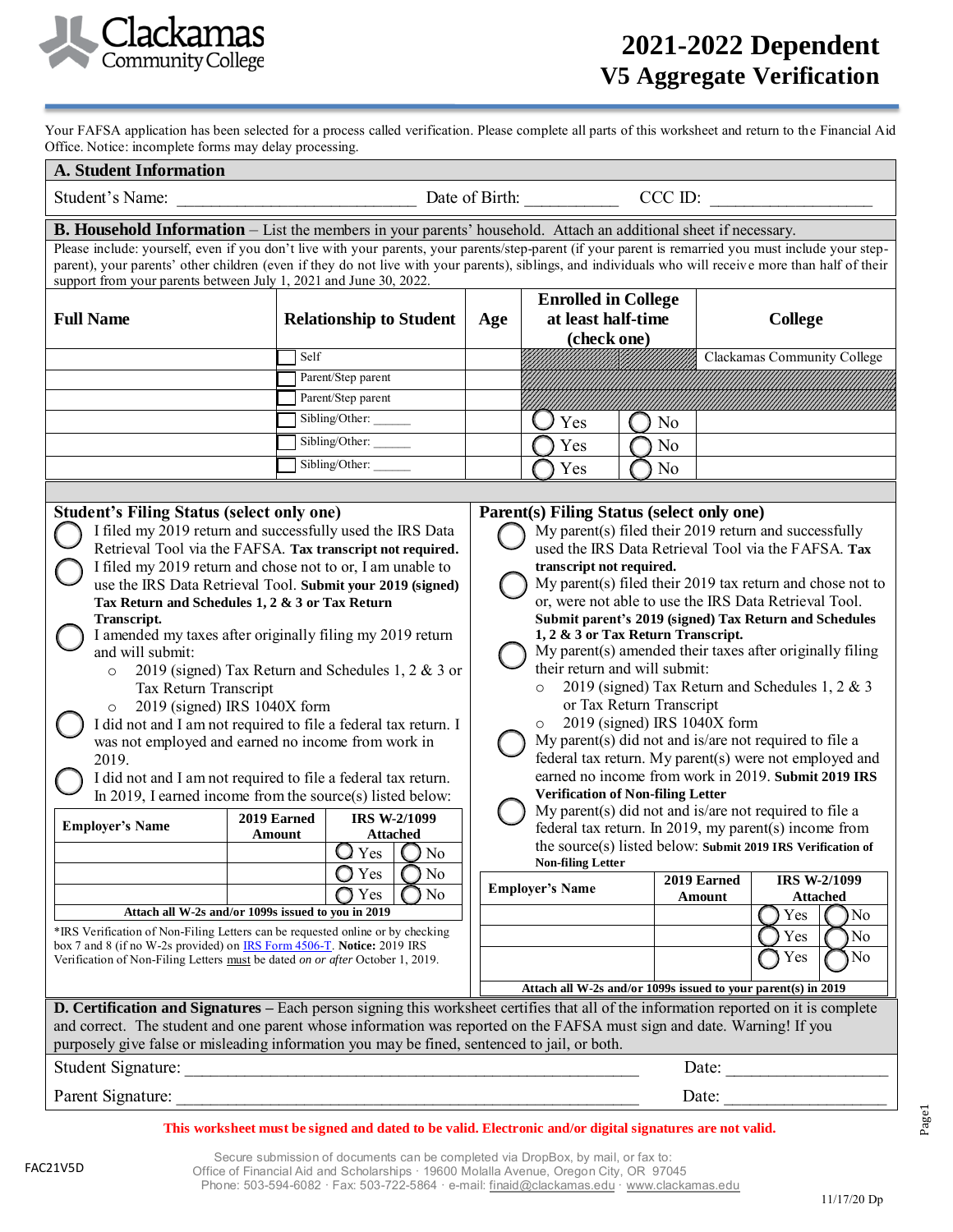

## **2021-2022 Dependent V5 Aggregate Verification**

**Worksheet**

### **DO NOT COMPLETE THIS SECTION IN ADVANCE**

#### **E. Student Information**

Student's Name: \_\_\_\_\_\_\_\_\_\_\_\_\_\_\_\_\_\_\_\_\_\_\_\_\_\_\_\_\_\_\_\_\_\_\_\_\_\_\_\_\_\_\_\_\_\_\_\_ CCC ID: \_\_\_\_\_\_\_\_\_\_\_\_\_\_\_\_\_\_\_\_\_\_\_\_\_

## **F. Identity and Statement of Educational Purpose (To be signed at the institution)**

The student *must appear in person* at **Clackamas Community College** to verify his or her identity by presenting an unexpired valid government-issued photo identification (ID), such as, but not limited to, a driver's license, other stateissued ID, or passport. The institution will maintain a copy of the student's photo ID that is annotated by the institution with the date it was received and reviewed, and the name of the official at the institution authorized to receive and review the student's ID. In addition, the student must sign, *in the presence of the institutional official*, the Statement of Educational Purpose provided below.

#### **G. Identity and Statement of Educational Purpose (To be signed in the presence of a notary)**

If the student is *unable to appear in person* at **Clackamas Community College** to verify his or her identity, the student must provide to the institution:

- (a) A copy of the unexpired valid government-issued photo identification (ID) that is acknowledged in the notary statement below, or that is presented to a notary, such as, but not limited to, a driver's license, other stateissued ID, or passport; **and**
- (b) The original Statement of Educational Purpose provided below, which must be notarized. If the notary statement appears on a *separate page* than the Statement of Educational Purpose, there must be a clear indication that the Statement of Educational Purpose was the document notarized.

### **H. Statement of Educational Purpose**

I certify that I certify that I am the individual signing this Statement

(Print Student's Name) of Educational Purpose and that the Federal student financial assistance I may receive will only be used for educational purposes and to pay the cost of attending **Clackamas Community College** for 2021-2022.

\_\_\_\_\_\_\_\_\_\_\_\_\_\_\_\_\_\_\_\_\_\_\_\_\_\_\_\_\_\_\_\_\_\_\_\_\_\_\_\_\_\_\_\_\_\_\_\_\_\_\_\_\_\_\_\_\_\_\_\_\_\_\_\_ \_\_\_\_\_\_\_\_\_\_\_\_\_\_\_\_\_

(Student's Signature) (Date)

 $\overline{\phantom{a}}$  , where  $\overline{\phantom{a}}$  , where  $\overline{\phantom{a}}$  , where  $\overline{\phantom{a}}$ 

(Student's ID Number)

| I. Notary's Certificate of Acknowledgement |                                                         |  |  |  |
|--------------------------------------------|---------------------------------------------------------|--|--|--|
| State of                                   | City/County of                                          |  |  |  |
| , before me,<br>On                         | , personally appeared,                                  |  |  |  |
| (Date)                                     | (Notary's name)                                         |  |  |  |
|                                            | , and provided to me on the basis of satisfactory       |  |  |  |
| (Printed name of signer)                   |                                                         |  |  |  |
| evidence of identification                 | to be the above-named person who                        |  |  |  |
|                                            | (Type of unexpired government-issued photo ID provided) |  |  |  |
| signed the foregoing instrument.           |                                                         |  |  |  |
| WITNESS my hand and official seal          |                                                         |  |  |  |
| (Seal)                                     |                                                         |  |  |  |
|                                            | (Notary Signature)                                      |  |  |  |
|                                            | My commission expires on                                |  |  |  |
|                                            |                                                         |  |  |  |
|                                            |                                                         |  |  |  |

#### **This worksheet must be signed and dated to be valid. Electronic and/or digital signatures are not valid.**

FAC21V5D